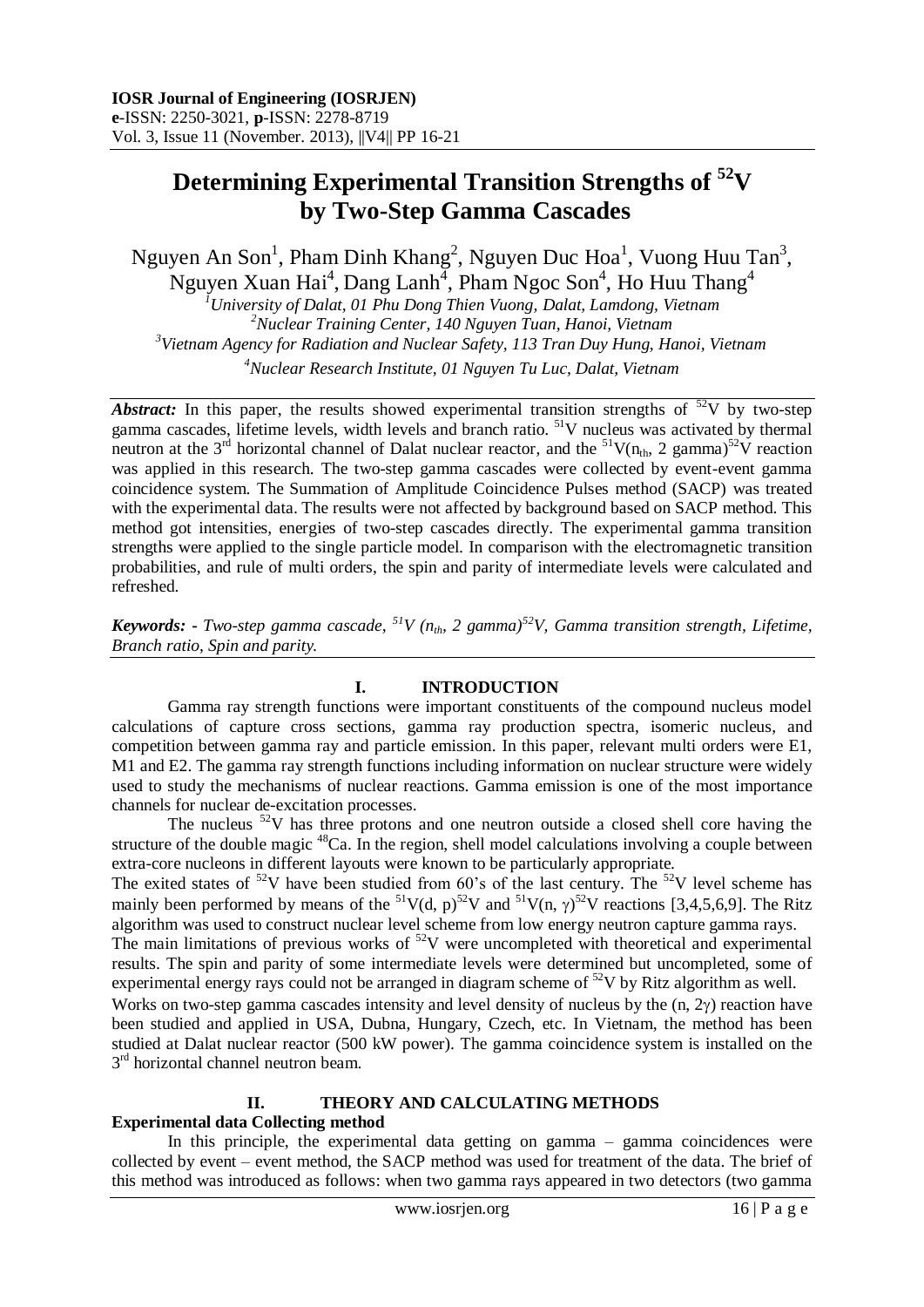rays were emitted with two-step gamma cascade), output signals of the detectors had two signals: an energy signal and a timing signal. If those signals were satisfied the obligation conditions, two recorded events were mainly coincidence events. The diagram of algorithm and analysis of spectrum showed in Fig 1. The creation of spectrum of each detector was made by adding all data files. The calibration of energy based on nuclear energies which were known before (using LANL library). The creation of sum spectrum based on the times appearing values of  $E1 + E2$  (E1 is the code of amplitude ADC1; E2 is the code of amplitude ADC2). In the sum spectrum also appeared single escape peaks and double escape peaks. The width of the peaks in the sum spectrum depended on the quality of detectors and the balance of energy conversion factor.



Fig. 1. Diagram of algorithm and analysis of spectrum

To create two-step cascade spectrum (differential spectrum): in the timing window of established coincidence, when two-step gamma cascades have occurred, the event-event coincidence was finally recorded. The gamma ray two-step cascades (having total energy  $E_C = E_1 + E_2$ ) were completely absorbed by two detectors and saved one peak of sum spectrum. Sum spectrum was the sum of real coincidences and the background from which this background was reduced by SACP method. Eventually, the differential spectrum was symmetry mirror.

Thus, the sum spectrum was created by two codes of two detectors that the total code was equal to  $E<sub>C</sub>$ . In the principle, this spectrum contains only the total absorption peaks and does not contain continuous distribution of energy (by Compton scattering). After efficiency calibration, two spectrums of one detector were created, and by adding two spectrums, differential spectrum (two-step cascade spectrum) was formed. The differential spectrum contained information of gamma rays, such as: relative intensities (proportional the peak areas), energies (proportional the position of peaks), etc.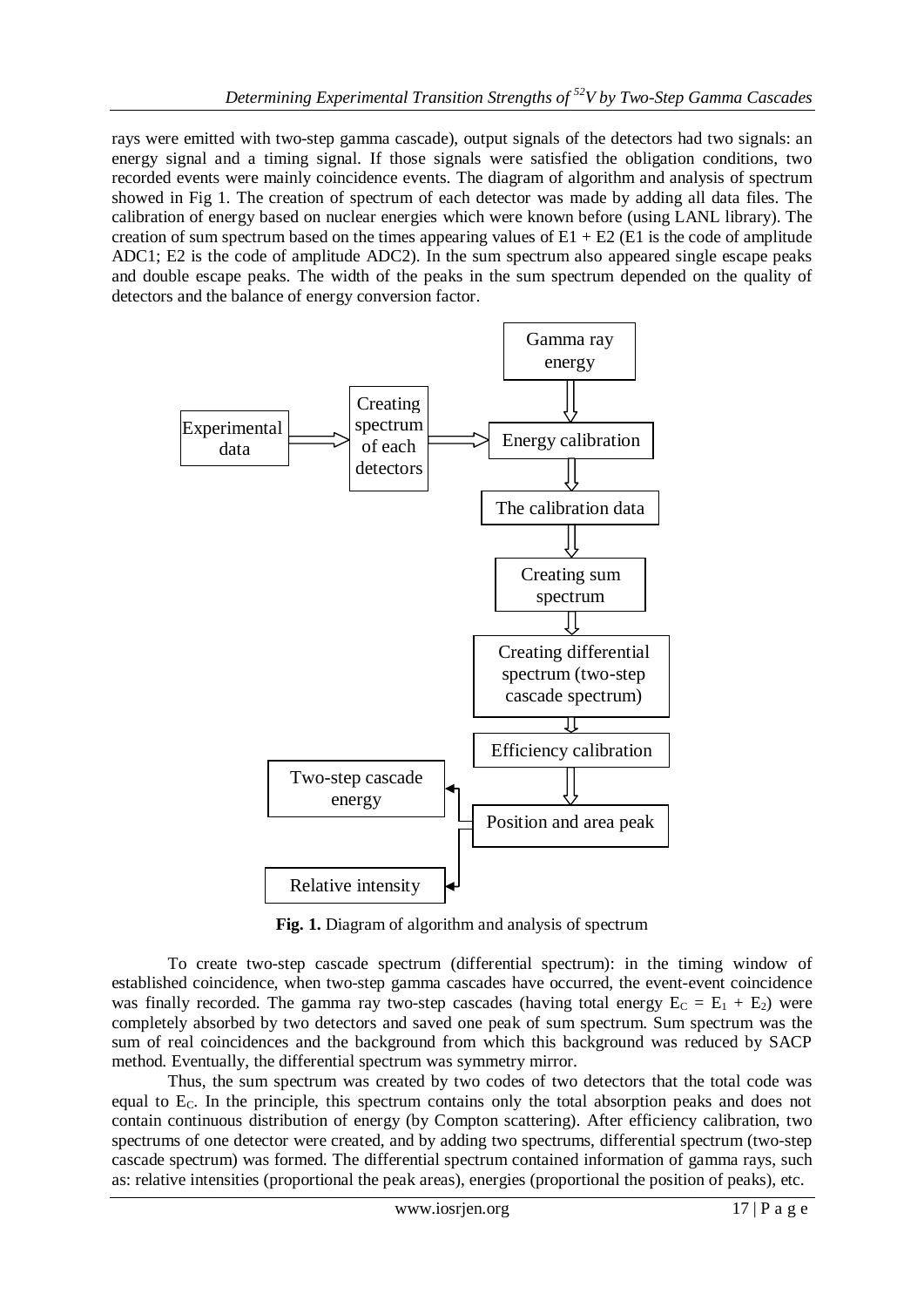The transition probabilities and transition strengths depend on relative intensities, spin of levels and multiple orders. The relative intensities of gamma cascade transfer were calculated:

$$
\mathbf{I}_{i}^{\gamma\gamma} = \frac{\mathbf{S}_{i}^{\gamma\gamma}}{\sum_{i=1}^{n} \mathbf{S}_{i}^{\gamma\gamma}}
$$
 (1)

 $S_i^{\pi}$  was the calibrated area of i<sup>th</sup> peak in the two-step cascades spectrum.

#### **Theory**

The intensity of gamma cascade was a function which depended on gamma width level:

$$
I_{\gamma\gamma} = \sum \frac{\Gamma_{\lambda i} \times \Gamma_{if}}{\Gamma_i \times \Gamma_{\lambda}}
$$
 (2)

where  $\Gamma_{\lambda i}$  and  $\Gamma_{if}$  were the partial widths of the transitions connecting the levels  $\lambda \rightarrow i \rightarrow f$ ;  $\Gamma_{i}$  and

 $\Gamma_{\lambda}$  were the total width levels of the decaying states  $\lambda$  and i, respectively.

If  $J^{\pi}$  was spin and parity of the ground state of nucleus, the spin and the parity of the compound nucleus as capturing neutron (s-wave neutron capture) were ability  $J^{\pi} \pm 1/2$ . Because the lifetime of nuclei at excited states was very short, gamma radiations emitted from compound nuclei were usually electric dipole (E1), magnetic dipole (M1), electric quadruple (E2) or a mixture of M1 + E2. Selection rules for the multiple order of radiation were identified by:

$$
|J_i - J_f| \le L \le J_i + J_f \tag{3}
$$

where, L was multiple orders,  $J_i$  was the spin of the initial state,  $J_f$  was the spin of the final state. When the electromagnetic transfer, the parity was conservative:

$$
\pi_i \pi_\gamma \pi_f = 1 \tag{4}
$$

 $\pi_i$  was the parity of initial level,  $\pi_f$  was the parity of final level  $\pi_v$  was the parity of gamma ray. For electric transfer:

$$
\pi_{\gamma} = (-1)^{L} \tag{5}
$$

For magnetic transfer:

$$
\pi_{\gamma} = (-1)^{L+1} \tag{6}
$$

The total gamma width  $(\Gamma_{\gamma})$  of an excited state of a certain mean lifetime  $(\tau_{\rm m})$  was given by:

$$
\Gamma_{\gamma} = \frac{\hbar}{\tau_m} = \frac{\hbar \times \ln 2}{t_{1/2}} \tag{7}
$$

where h was the Dirac constant =  $0.658212 \times 10^{-15}$  eV.s and  $t_{1/2}$  was lifetime of level. If two or more  $\gamma$ -rays de-excited from the same state, the partial gamma width of i<sup>th</sup> gamma transition  $(\Gamma_{\nu i})$  was:

$$
\Gamma_{\gamma i} = \Gamma_{\gamma} \times B_{\gamma i} \tag{8}
$$

where  $B_{\gamma i}$  was the branching ratio of i<sup>th</sup> gamma ray, and it was obtained from the following equation:

$$
\mathbf{B}_{\gamma i} = \frac{\mathbf{I}_{\gamma \gamma i}}{\mathbf{I}_{\text{tot}}} \times 100\%
$$
\n(9)

here,  $I_{\gamma i}$  was the intensity of i<sup>th</sup> gamma transition and  $I_{\text{tot}}$  was the total intensity.

According to the single particle, half-life of level can be calculated for electric transitions and magnetic transitions with [7]:

$$
t_{1/2}(EL) = \frac{\ln 2L[(2L+1)!!]^2 \hbar}{2(L+1)e^2 R^{2L}} \left(\frac{3+L}{3}\right)^2 \left(\frac{\hbar c}{E_y}\right)^{2L+1}
$$
\n
$$
t_{1/2}(EL) = \frac{\ln 2L[(2L+1)!!]^2 \hbar}{2(L+1)e^2 R^{2L}} \left(\frac{3+L}{2}\right)^2 \left(\frac{\hbar c}{E_y}\right)^{2L+1}
$$
\n(10)

$$
2(L+1)e^{2}R^{2L} \t (3) \t (E\gamma)
$$
  

$$
t_{1/2}(ML) = \frac{\ln 2L[(2L+1)!!]^{2}\hbar (3+L)}{80(L+1)\mu_{N}^{2}R^{2L-2}} \left(\frac{3+L}{3}\right)^{2} \left(\frac{\hbar c}{E_{\gamma}}\right)^{2L+1}
$$
 (11)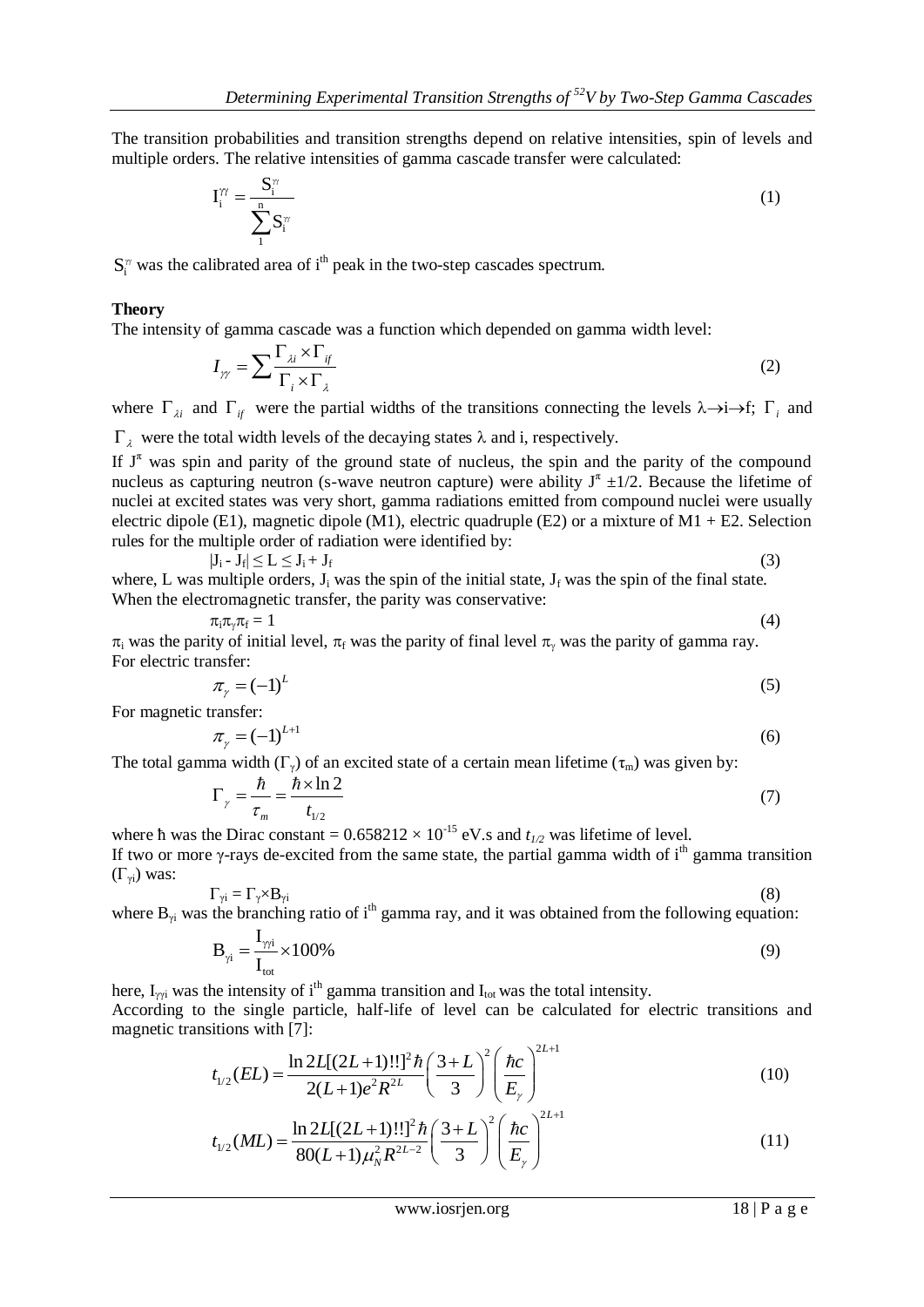*Determining Experimental Transition Strength.*<br>
where:  $e^2 = 1.440 \times 10^{-10}$  keV.cm,  $\mu_N^2 = 1.5922 \times 10^{-23}$  keV.cm<sup>3</sup>.

From the total gamma width, we can calculate the transition strengths of *E1*, *M1* and *E2.*

Components of the gamma rays were defined by the following [7]:

\n
$$
\left| M(E, M(L)) \right|^2 = \frac{\Gamma(E, M(L))}{\Gamma_{\text{sym}}(E, M(L))}
$$
\n(12)

where,  $\Gamma(E, M(L))$  was the partial gamma width of electric transfer, magnetic transfer. Applying for  $52V$ , in Weisskopf units can be obtained from the following relations in equations:

opt units can be obtained from the following relations in equations:  
\n
$$
\Gamma_{\text{ywu}}(E1) = 6.7492 \times 10^{-11} A^{2/3} E_{\text{y}}^3
$$
\n(13)

$$
\Gamma_{\gamma w u}(E1) = 0.7492 \times 10^{-4} \, \text{A}^{-1} \, \text{E}_{\gamma} \tag{13}
$$
\n
$$
\Gamma_{\gamma w u}(E2) = 4.7925 \times 10^{-23} \, \text{A}^{4/3} \, \text{E}_{\gamma}^5 \tag{14}
$$

$$
\Gamma_{\gamma w u} (M1) = 2.0734 \times 10^{-11} E_{\gamma}^3 \tag{15}
$$

where, *A* represents the mass number of the nucleus and *Eγ* was the energy of the gamma transitions in keV units.

## **III. EXPERIMENTAL SYSTEM**

The experimental target was natural vanadium which the rich of  $51V$  was 99.75%, the thermal neutron capture cross section of <sup>51</sup>V was  $\sigma$  = 4.9 barn [1].

The neutron beam, sample and detector were set up for maximum efficiency of gamma detection. In this experiment the sample was set at 45° from neutron beam, two detectors were placed opposite (180°) with each other. The thermal neutron flux at sample position was about  $10^6$  n/cm<sup>2</sup>/s. Cadmium coefficient was 900 (1 mm in thickness).

The experimental system was a gamma – gamma coincidence showed in Fig. 2, and the operating principle was described [8].



**Fig. 2.** The experimental system for gamma-gamma coincidence measurement [8]

## **IV. RESULTS AND DISCUSSION**

The experimental timing was about 280 hours. The numbers of event – event coincidence were about  $55\times10^6$  events, the statistic counts of sum peak at B<sub>n</sub> (B<sub>n</sub>: neutron binding energy) were about 6000. Table 1 showed some information of sum peaks. Table 2 showed some levels, energy gamma rays, spin, parity, branch ratio of level and transition strength of  $52V$ .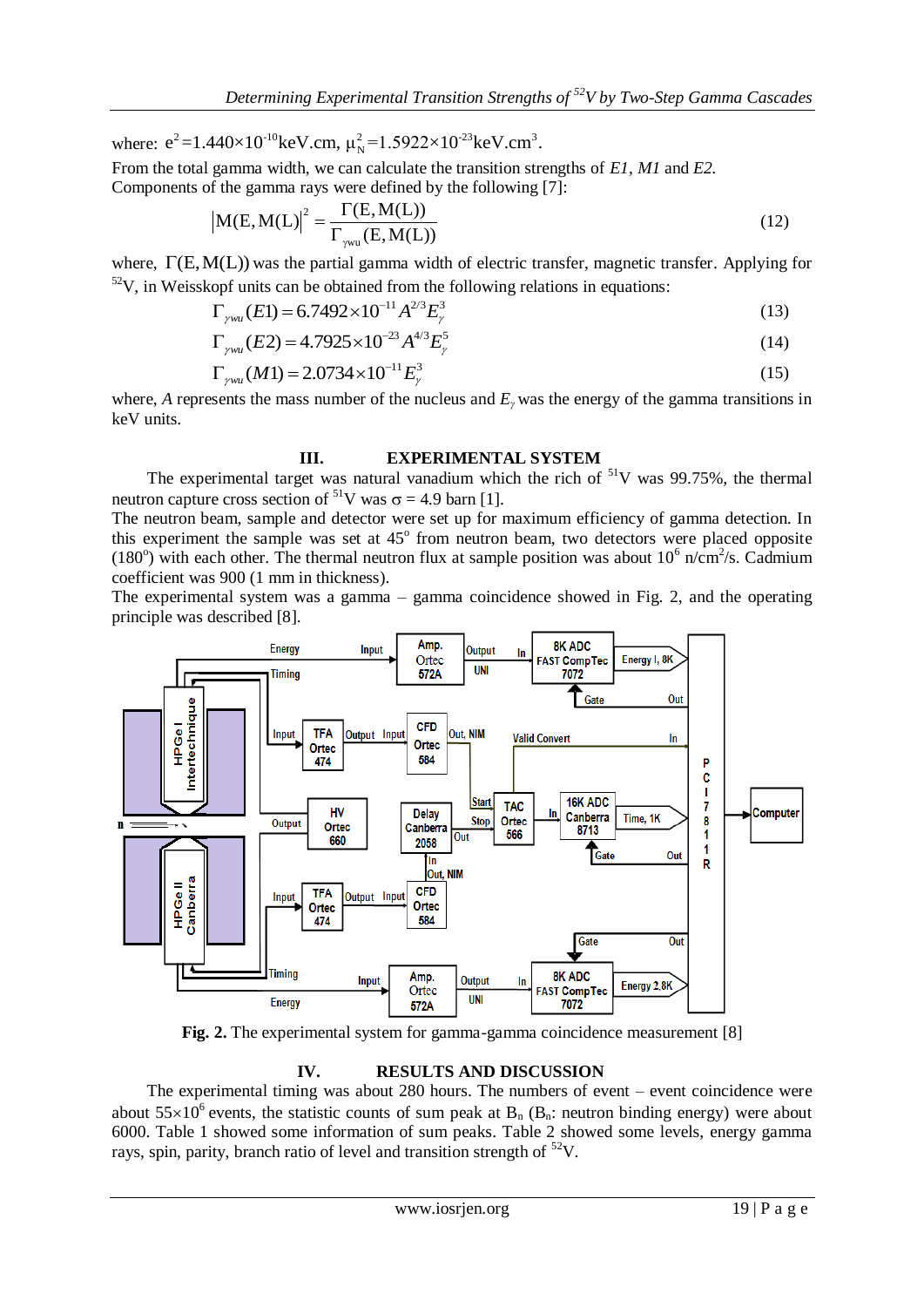| <b>Table 1.</b> The imbiliation of sum peaks |                 |                    |                       |  |  |  |  |  |  |  |
|----------------------------------------------|-----------------|--------------------|-----------------------|--|--|--|--|--|--|--|
| N <sub>0</sub>                               | Sum peak energy | <b>Final level</b> | Spin and parity       |  |  |  |  |  |  |  |
|                                              | (keV)           | (keV)              | of final level        |  |  |  |  |  |  |  |
|                                              | 7310.68         |                    |                       |  |  |  |  |  |  |  |
|                                              | 7293.52         | 17.16              |                       |  |  |  |  |  |  |  |
|                                              | 7162.83         | 147.85             |                       |  |  |  |  |  |  |  |
|                                              | 6874.51         | 436.34             | $2^{+}$               |  |  |  |  |  |  |  |
|                                              | 6517.34         | 793.34             | $\uparrow$ $\uparrow$ |  |  |  |  |  |  |  |
|                                              | 1793.38         |                    |                       |  |  |  |  |  |  |  |

**Table 1.** The information of sum peaks

| (key)<br>(s)<br>$ M(E(1) ^2)$<br>$ M(E(2) ^2$<br>$ M(M(1) ^2)$<br>6875.09<br>12.04<br>$3^{\circ}$ , $4^{\circ}$ $\rightarrow$ $2^{\circ}$ , $3^{\circ}$<br>$3,4 \rightarrow 2^+$<br>8.255(84)<br>6518.05<br>5.65<br>$3,4 \rightarrow 2,3^{+}$<br>$3,4 \rightarrow 3^+$<br>17.701(122)<br>6465.04<br>$3,4 \rightarrow 3^{+},4^{+}$<br>7.14<br>$3,4 \rightarrow 4^+$<br>13.990(109)<br>5892.97<br>16.39<br>$3^{\circ}, 4^{\circ} \rightarrow 2^{\circ}, 3^{\circ}$<br>$3,4^{-}$ $\rightarrow$ 3 <sup>+</sup><br>6.118(72)<br>$3,4 \rightarrow ?$<br>15.453(128)<br>142.81<br>5578.93<br>$3,4 \rightarrow 2,4^+$<br>14.425(115)<br>6.94<br>5516.93<br>$3 - 0.4 - 0.2^{\circ}$ , $3^{\circ}$<br>$3,4 \rightarrow 3^+$<br>$3,4 \rightarrow 4^+$<br>9.136(84)<br>10.99<br>5211.89<br>$3,4 \rightarrow 2,3^{+}$<br>--<br>7310.68 3.5638E-18<br>18.695<br>$3,4 \rightarrow 3^+$<br>5142.88<br>$3^{\circ}, 4^{\circ} \rightarrow 2^{\circ}, 3^{\circ}$<br>6.823(76)<br>14.70<br>32.25<br>4884.85<br>$3^{\circ}, 4^{\circ} \rightarrow 2^{\circ}, 3^{\circ}$<br>$3,4 \rightarrow ?$<br>3.069(51)<br>49.98<br>4452.80<br>2.033(60)<br>$3,4 \rightarrow 3^+$<br>$3,4 \rightarrow ?$<br>3579.69<br>$3,4 \rightarrow 3^+$<br>$3,4 \rightarrow 3^+$<br>0.875(27)<br>111.08<br>15.453(128)<br>5752.96<br>$3,4 \rightarrow 4^+$<br>$3,4 \rightarrow 2,3$<br>6.45<br>1.026(29)<br>5551.93<br>$3,4 \rightarrow 2^+$<br>99.96<br>$3,4 \rightarrow 3,5$<br>--<br>4993.86<br>0.412(19)<br>$3,4 \rightarrow ?$<br>24.92<br>$3,4 \rightarrow 2,4$<br>--<br>$3^+$ $\rightarrow$ $2^+$<br>$? \rightarrow 2^+$<br>60.006(551)<br>1.67<br>2842.60<br>$-$<br>2857.88 1.4678E-15<br>0.448<br>$3^+$ $\rightarrow$ $4^+$<br>$? \rightarrow 4^+$<br>2710.58<br>39.994(449)<br>2.50<br>$\overline{a}$<br>$2^{\scriptscriptstyle +},3^{\scriptscriptstyle +}\rightarrow 3^{\scriptscriptstyle +}$<br>$? \rightarrow 3^+$<br>5.02<br>2427.55<br>19.877(261)<br>2425.83 4.4473E-15<br>0.148<br>$2^{\ddagger},3^{\ddagger} \rightarrow 2^{\ddagger}$<br>$? \rightarrow 2^+$<br>2410.54<br>36.593(354)<br>2.73<br>$2^{\ddagger},3^{\ddagger} \rightarrow 2^{\ddagger},3^{\ddagger}$<br>2.29<br>1634.45<br>$? \rightarrow 3^+$<br>43.530(386)<br>--<br>$2^{\ddagger}$ , $3^{\ddagger}$ $\rightarrow$ $3^{\ddagger}$<br>$4^+$ $\rightarrow$ 3 <sup>+</sup><br>9.02<br>2169.51<br>11.084(207)<br>--<br>$2^{\ddagger}$ , $3^{\ddagger}$ $\rightarrow$ 5 <sup>+</sup><br>$4+3+5$<br>2167.80 3.3262E-15<br>0.198<br>2146.51<br>69.442(518)<br>1.44<br>$\overline{\phantom{a}}$<br>2021.50<br>$2^{\dagger},3^{\dagger} \rightarrow 4^{\dagger}$<br>$4^+$ $\rightarrow$ $4^+$<br>5.12<br>19.474(275)<br>$3^+$ $\rightarrow$ $3^+$<br>$3^{\circ},4^{\circ} \rightarrow 3^{\circ}$<br>6.70<br>14.937(175)<br>2101.51<br>$2^{\circ},3^{\circ}\rightarrow2^{\circ}$<br>$3^+$ $\rightarrow$ $2^+$<br>2083.50<br>12.831(162)<br>7.82<br>2098.79<br>6.6423E-15<br>0.099<br>$2^{\circ}$ , $3^{\circ}$ $\rightarrow$ $4^{\circ}$<br>$3^+ \rightarrow 4^+$<br>3.67<br>1953.49<br>27.300(236)<br>$2^+,3^+\rightarrow 2^+,3^+$<br>$3^+$ $\rightarrow$ $2^+$<br>3.90<br>25.586(229)<br>1664.45<br>--<br>$2^{\ddagger},3^{\ddagger} \rightarrow 2^{\ddagger},3^{\ddagger}$<br>1307.41<br>$3^+$ $\rightarrow$ $3^+$<br>19.346(199)<br>5.15<br>--<br>$2^{\circ},3^{\circ}\rightarrow3^{\circ}$<br>$2^+$ $\rightarrow$ 3 <sup>+</sup><br>1795.47<br>12.03<br>38.970(41)<br>--<br>1778.47<br>$2^{\circ},3^{\circ}\rightarrow2^{\circ}$<br>$2^+$ $\rightarrow$ $2^+$<br>2.74<br>16.247(65)<br>1793.75 1.2572E-14<br>0.052<br>$2^+,3^+\rightarrow 2^+,3^+$<br>$2^+$ $\rightarrow$ $2^+$<br>1358.41<br>8.269(288)<br>2.56<br>$\overline{a}$<br>6.17<br>$2^{\ddagger},3^{\ddagger} \rightarrow 2^{\ddagger},3^{\ddagger}$<br>$2^+$ $\rightarrow$ 3 <sup>+</sup><br>1002.37<br>36.514(606)<br>--<br>$4^+$ $\rightarrow$ 3 <sup>+</sup><br>1.16<br>$2,3 \rightarrow 3^+$<br>1558.44<br>85.774(711)<br>1557.72 8.8182E-15 0.075<br>7.04<br>1410.42<br>$2^{\circ},3^{\circ}\rightarrow4^{\circ}$<br>14.226(289)<br>$4^+ \rightarrow 4^+$<br>$2^{\circ},3^{\circ}\rightarrow3^{\circ}$<br>$3^+$ $\rightarrow$ $3^+$<br>2.36<br>1418.42<br>57.508(457)<br>$- \, -$<br>1.3370E-14<br>0.049<br>$2^{\circ},3^{\circ}\rightarrow2^{\circ}$<br>1417.71<br>1401.42<br>$3^+$ $\rightarrow$ $2^+$<br>30.149(331)<br>2.06<br>--<br>$2^+,3^+\rightarrow 2^+,3^+$<br>982.37<br>$3^+$ $\rightarrow$ $2^+$<br>12.343(348)<br>10.97<br>2.31<br>$3^{\circ},4^{\circ} \rightarrow 3^{\circ}$<br>$4^+$ $\rightarrow$ 3 <sup>+</sup><br>43.296(393)<br>845.35<br>--<br>5.9512E-14<br>845.64<br>0.011<br>-- | Level | $(t_{1/2})$ | $\Gamma_{\gamma}$ (eV) | $E_{\gamma}$ (keV)<br>$J_i \rightarrow J_f$ |                                             | $B_{\gamma i}$                     | <b>Transition Strength</b> |     |      |  |
|---------------------------------------------------------------------------------------------------------------------------------------------------------------------------------------------------------------------------------------------------------------------------------------------------------------------------------------------------------------------------------------------------------------------------------------------------------------------------------------------------------------------------------------------------------------------------------------------------------------------------------------------------------------------------------------------------------------------------------------------------------------------------------------------------------------------------------------------------------------------------------------------------------------------------------------------------------------------------------------------------------------------------------------------------------------------------------------------------------------------------------------------------------------------------------------------------------------------------------------------------------------------------------------------------------------------------------------------------------------------------------------------------------------------------------------------------------------------------------------------------------------------------------------------------------------------------------------------------------------------------------------------------------------------------------------------------------------------------------------------------------------------------------------------------------------------------------------------------------------------------------------------------------------------------------------------------------------------------------------------------------------------------------------------------------------------------------------------------------------------------------------------------------------------------------------------------------------------------------------------------------------------------------------------------------------------------------------------------------------------------------------------------------------------------------------------------------------------------------------------------------------------------------------------------------------------------------------------------------------------------------------------------------------------------------------------------------------------------------------------------------------------------------------------------------------------------------------------------------------------------------------------------------------------------------------------------------------------------------------------------------------------------------------------------------------------------------------------------------------------------------------------------------------------------------------------------------------------------------------------------------------------------------------------------------------------------------------------------------------------------------------------------------------------------------------------------------------------------------------------------------------------------------------------------------------------------------------------------------------------------------------------------------------------------------------------------------------------------------------------------------------------------------------------------------------------------------------------------------------------------------------------------------------------------------------------------------------------------------------------------------------------------------------------------------------------------------------------------------------------------------------------------------------------------------------------------------------------------------------------------------------------------------------------------------------------------------------------------------------------------------------------------------------------------------------------------------------------------------------------------------------------------------------------------------------------------------------------------------------|-------|-------------|------------------------|---------------------------------------------|---------------------------------------------|------------------------------------|----------------------------|-----|------|--|
|                                                                                                                                                                                                                                                                                                                                                                                                                                                                                                                                                                                                                                                                                                                                                                                                                                                                                                                                                                                                                                                                                                                                                                                                                                                                                                                                                                                                                                                                                                                                                                                                                                                                                                                                                                                                                                                                                                                                                                                                                                                                                                                                                                                                                                                                                                                                                                                                                                                                                                                                                                                                                                                                                                                                                                                                                                                                                                                                                                                                                                                                                                                                                                                                                                                                                                                                                                                                                                                                                                                                                                                                                                                                                                                                                                                                                                                                                                                                                                                                                                                                                                                                                                                                                                                                                                                                                                                                                                                                                                                                                                                                               |       |             |                        |                                             |                                             | $J_i \rightarrow J_f [2]$          | (% )                       |     |      |  |
|                                                                                                                                                                                                                                                                                                                                                                                                                                                                                                                                                                                                                                                                                                                                                                                                                                                                                                                                                                                                                                                                                                                                                                                                                                                                                                                                                                                                                                                                                                                                                                                                                                                                                                                                                                                                                                                                                                                                                                                                                                                                                                                                                                                                                                                                                                                                                                                                                                                                                                                                                                                                                                                                                                                                                                                                                                                                                                                                                                                                                                                                                                                                                                                                                                                                                                                                                                                                                                                                                                                                                                                                                                                                                                                                                                                                                                                                                                                                                                                                                                                                                                                                                                                                                                                                                                                                                                                                                                                                                                                                                                                                               |       |             |                        |                                             |                                             |                                    |                            |     |      |  |
|                                                                                                                                                                                                                                                                                                                                                                                                                                                                                                                                                                                                                                                                                                                                                                                                                                                                                                                                                                                                                                                                                                                                                                                                                                                                                                                                                                                                                                                                                                                                                                                                                                                                                                                                                                                                                                                                                                                                                                                                                                                                                                                                                                                                                                                                                                                                                                                                                                                                                                                                                                                                                                                                                                                                                                                                                                                                                                                                                                                                                                                                                                                                                                                                                                                                                                                                                                                                                                                                                                                                                                                                                                                                                                                                                                                                                                                                                                                                                                                                                                                                                                                                                                                                                                                                                                                                                                                                                                                                                                                                                                                                               |       |             |                        |                                             |                                             |                                    |                            |     |      |  |
|                                                                                                                                                                                                                                                                                                                                                                                                                                                                                                                                                                                                                                                                                                                                                                                                                                                                                                                                                                                                                                                                                                                                                                                                                                                                                                                                                                                                                                                                                                                                                                                                                                                                                                                                                                                                                                                                                                                                                                                                                                                                                                                                                                                                                                                                                                                                                                                                                                                                                                                                                                                                                                                                                                                                                                                                                                                                                                                                                                                                                                                                                                                                                                                                                                                                                                                                                                                                                                                                                                                                                                                                                                                                                                                                                                                                                                                                                                                                                                                                                                                                                                                                                                                                                                                                                                                                                                                                                                                                                                                                                                                                               |       |             |                        |                                             |                                             |                                    |                            |     |      |  |
|                                                                                                                                                                                                                                                                                                                                                                                                                                                                                                                                                                                                                                                                                                                                                                                                                                                                                                                                                                                                                                                                                                                                                                                                                                                                                                                                                                                                                                                                                                                                                                                                                                                                                                                                                                                                                                                                                                                                                                                                                                                                                                                                                                                                                                                                                                                                                                                                                                                                                                                                                                                                                                                                                                                                                                                                                                                                                                                                                                                                                                                                                                                                                                                                                                                                                                                                                                                                                                                                                                                                                                                                                                                                                                                                                                                                                                                                                                                                                                                                                                                                                                                                                                                                                                                                                                                                                                                                                                                                                                                                                                                                               |       |             |                        |                                             |                                             |                                    |                            |     |      |  |
|                                                                                                                                                                                                                                                                                                                                                                                                                                                                                                                                                                                                                                                                                                                                                                                                                                                                                                                                                                                                                                                                                                                                                                                                                                                                                                                                                                                                                                                                                                                                                                                                                                                                                                                                                                                                                                                                                                                                                                                                                                                                                                                                                                                                                                                                                                                                                                                                                                                                                                                                                                                                                                                                                                                                                                                                                                                                                                                                                                                                                                                                                                                                                                                                                                                                                                                                                                                                                                                                                                                                                                                                                                                                                                                                                                                                                                                                                                                                                                                                                                                                                                                                                                                                                                                                                                                                                                                                                                                                                                                                                                                                               |       |             |                        |                                             |                                             |                                    |                            |     |      |  |
|                                                                                                                                                                                                                                                                                                                                                                                                                                                                                                                                                                                                                                                                                                                                                                                                                                                                                                                                                                                                                                                                                                                                                                                                                                                                                                                                                                                                                                                                                                                                                                                                                                                                                                                                                                                                                                                                                                                                                                                                                                                                                                                                                                                                                                                                                                                                                                                                                                                                                                                                                                                                                                                                                                                                                                                                                                                                                                                                                                                                                                                                                                                                                                                                                                                                                                                                                                                                                                                                                                                                                                                                                                                                                                                                                                                                                                                                                                                                                                                                                                                                                                                                                                                                                                                                                                                                                                                                                                                                                                                                                                                                               |       |             |                        |                                             |                                             |                                    |                            |     |      |  |
|                                                                                                                                                                                                                                                                                                                                                                                                                                                                                                                                                                                                                                                                                                                                                                                                                                                                                                                                                                                                                                                                                                                                                                                                                                                                                                                                                                                                                                                                                                                                                                                                                                                                                                                                                                                                                                                                                                                                                                                                                                                                                                                                                                                                                                                                                                                                                                                                                                                                                                                                                                                                                                                                                                                                                                                                                                                                                                                                                                                                                                                                                                                                                                                                                                                                                                                                                                                                                                                                                                                                                                                                                                                                                                                                                                                                                                                                                                                                                                                                                                                                                                                                                                                                                                                                                                                                                                                                                                                                                                                                                                                                               |       |             |                        |                                             |                                             |                                    |                            |     |      |  |
|                                                                                                                                                                                                                                                                                                                                                                                                                                                                                                                                                                                                                                                                                                                                                                                                                                                                                                                                                                                                                                                                                                                                                                                                                                                                                                                                                                                                                                                                                                                                                                                                                                                                                                                                                                                                                                                                                                                                                                                                                                                                                                                                                                                                                                                                                                                                                                                                                                                                                                                                                                                                                                                                                                                                                                                                                                                                                                                                                                                                                                                                                                                                                                                                                                                                                                                                                                                                                                                                                                                                                                                                                                                                                                                                                                                                                                                                                                                                                                                                                                                                                                                                                                                                                                                                                                                                                                                                                                                                                                                                                                                                               |       |             |                        |                                             |                                             |                                    |                            |     |      |  |
|                                                                                                                                                                                                                                                                                                                                                                                                                                                                                                                                                                                                                                                                                                                                                                                                                                                                                                                                                                                                                                                                                                                                                                                                                                                                                                                                                                                                                                                                                                                                                                                                                                                                                                                                                                                                                                                                                                                                                                                                                                                                                                                                                                                                                                                                                                                                                                                                                                                                                                                                                                                                                                                                                                                                                                                                                                                                                                                                                                                                                                                                                                                                                                                                                                                                                                                                                                                                                                                                                                                                                                                                                                                                                                                                                                                                                                                                                                                                                                                                                                                                                                                                                                                                                                                                                                                                                                                                                                                                                                                                                                                                               |       |             |                        |                                             |                                             |                                    |                            |     |      |  |
|                                                                                                                                                                                                                                                                                                                                                                                                                                                                                                                                                                                                                                                                                                                                                                                                                                                                                                                                                                                                                                                                                                                                                                                                                                                                                                                                                                                                                                                                                                                                                                                                                                                                                                                                                                                                                                                                                                                                                                                                                                                                                                                                                                                                                                                                                                                                                                                                                                                                                                                                                                                                                                                                                                                                                                                                                                                                                                                                                                                                                                                                                                                                                                                                                                                                                                                                                                                                                                                                                                                                                                                                                                                                                                                                                                                                                                                                                                                                                                                                                                                                                                                                                                                                                                                                                                                                                                                                                                                                                                                                                                                                               |       |             |                        |                                             |                                             |                                    |                            |     |      |  |
|                                                                                                                                                                                                                                                                                                                                                                                                                                                                                                                                                                                                                                                                                                                                                                                                                                                                                                                                                                                                                                                                                                                                                                                                                                                                                                                                                                                                                                                                                                                                                                                                                                                                                                                                                                                                                                                                                                                                                                                                                                                                                                                                                                                                                                                                                                                                                                                                                                                                                                                                                                                                                                                                                                                                                                                                                                                                                                                                                                                                                                                                                                                                                                                                                                                                                                                                                                                                                                                                                                                                                                                                                                                                                                                                                                                                                                                                                                                                                                                                                                                                                                                                                                                                                                                                                                                                                                                                                                                                                                                                                                                                               |       |             |                        |                                             |                                             |                                    |                            |     |      |  |
|                                                                                                                                                                                                                                                                                                                                                                                                                                                                                                                                                                                                                                                                                                                                                                                                                                                                                                                                                                                                                                                                                                                                                                                                                                                                                                                                                                                                                                                                                                                                                                                                                                                                                                                                                                                                                                                                                                                                                                                                                                                                                                                                                                                                                                                                                                                                                                                                                                                                                                                                                                                                                                                                                                                                                                                                                                                                                                                                                                                                                                                                                                                                                                                                                                                                                                                                                                                                                                                                                                                                                                                                                                                                                                                                                                                                                                                                                                                                                                                                                                                                                                                                                                                                                                                                                                                                                                                                                                                                                                                                                                                                               |       |             |                        |                                             |                                             |                                    |                            |     |      |  |
|                                                                                                                                                                                                                                                                                                                                                                                                                                                                                                                                                                                                                                                                                                                                                                                                                                                                                                                                                                                                                                                                                                                                                                                                                                                                                                                                                                                                                                                                                                                                                                                                                                                                                                                                                                                                                                                                                                                                                                                                                                                                                                                                                                                                                                                                                                                                                                                                                                                                                                                                                                                                                                                                                                                                                                                                                                                                                                                                                                                                                                                                                                                                                                                                                                                                                                                                                                                                                                                                                                                                                                                                                                                                                                                                                                                                                                                                                                                                                                                                                                                                                                                                                                                                                                                                                                                                                                                                                                                                                                                                                                                                               |       |             |                        |                                             |                                             |                                    |                            |     |      |  |
|                                                                                                                                                                                                                                                                                                                                                                                                                                                                                                                                                                                                                                                                                                                                                                                                                                                                                                                                                                                                                                                                                                                                                                                                                                                                                                                                                                                                                                                                                                                                                                                                                                                                                                                                                                                                                                                                                                                                                                                                                                                                                                                                                                                                                                                                                                                                                                                                                                                                                                                                                                                                                                                                                                                                                                                                                                                                                                                                                                                                                                                                                                                                                                                                                                                                                                                                                                                                                                                                                                                                                                                                                                                                                                                                                                                                                                                                                                                                                                                                                                                                                                                                                                                                                                                                                                                                                                                                                                                                                                                                                                                                               |       |             |                        |                                             |                                             |                                    |                            |     |      |  |
|                                                                                                                                                                                                                                                                                                                                                                                                                                                                                                                                                                                                                                                                                                                                                                                                                                                                                                                                                                                                                                                                                                                                                                                                                                                                                                                                                                                                                                                                                                                                                                                                                                                                                                                                                                                                                                                                                                                                                                                                                                                                                                                                                                                                                                                                                                                                                                                                                                                                                                                                                                                                                                                                                                                                                                                                                                                                                                                                                                                                                                                                                                                                                                                                                                                                                                                                                                                                                                                                                                                                                                                                                                                                                                                                                                                                                                                                                                                                                                                                                                                                                                                                                                                                                                                                                                                                                                                                                                                                                                                                                                                                               |       |             |                        |                                             |                                             |                                    |                            |     |      |  |
|                                                                                                                                                                                                                                                                                                                                                                                                                                                                                                                                                                                                                                                                                                                                                                                                                                                                                                                                                                                                                                                                                                                                                                                                                                                                                                                                                                                                                                                                                                                                                                                                                                                                                                                                                                                                                                                                                                                                                                                                                                                                                                                                                                                                                                                                                                                                                                                                                                                                                                                                                                                                                                                                                                                                                                                                                                                                                                                                                                                                                                                                                                                                                                                                                                                                                                                                                                                                                                                                                                                                                                                                                                                                                                                                                                                                                                                                                                                                                                                                                                                                                                                                                                                                                                                                                                                                                                                                                                                                                                                                                                                                               |       |             |                        |                                             |                                             |                                    |                            |     |      |  |
|                                                                                                                                                                                                                                                                                                                                                                                                                                                                                                                                                                                                                                                                                                                                                                                                                                                                                                                                                                                                                                                                                                                                                                                                                                                                                                                                                                                                                                                                                                                                                                                                                                                                                                                                                                                                                                                                                                                                                                                                                                                                                                                                                                                                                                                                                                                                                                                                                                                                                                                                                                                                                                                                                                                                                                                                                                                                                                                                                                                                                                                                                                                                                                                                                                                                                                                                                                                                                                                                                                                                                                                                                                                                                                                                                                                                                                                                                                                                                                                                                                                                                                                                                                                                                                                                                                                                                                                                                                                                                                                                                                                                               |       |             |                        |                                             |                                             |                                    |                            |     |      |  |
|                                                                                                                                                                                                                                                                                                                                                                                                                                                                                                                                                                                                                                                                                                                                                                                                                                                                                                                                                                                                                                                                                                                                                                                                                                                                                                                                                                                                                                                                                                                                                                                                                                                                                                                                                                                                                                                                                                                                                                                                                                                                                                                                                                                                                                                                                                                                                                                                                                                                                                                                                                                                                                                                                                                                                                                                                                                                                                                                                                                                                                                                                                                                                                                                                                                                                                                                                                                                                                                                                                                                                                                                                                                                                                                                                                                                                                                                                                                                                                                                                                                                                                                                                                                                                                                                                                                                                                                                                                                                                                                                                                                                               |       |             |                        |                                             |                                             |                                    |                            |     |      |  |
|                                                                                                                                                                                                                                                                                                                                                                                                                                                                                                                                                                                                                                                                                                                                                                                                                                                                                                                                                                                                                                                                                                                                                                                                                                                                                                                                                                                                                                                                                                                                                                                                                                                                                                                                                                                                                                                                                                                                                                                                                                                                                                                                                                                                                                                                                                                                                                                                                                                                                                                                                                                                                                                                                                                                                                                                                                                                                                                                                                                                                                                                                                                                                                                                                                                                                                                                                                                                                                                                                                                                                                                                                                                                                                                                                                                                                                                                                                                                                                                                                                                                                                                                                                                                                                                                                                                                                                                                                                                                                                                                                                                                               |       |             |                        |                                             |                                             |                                    |                            |     |      |  |
|                                                                                                                                                                                                                                                                                                                                                                                                                                                                                                                                                                                                                                                                                                                                                                                                                                                                                                                                                                                                                                                                                                                                                                                                                                                                                                                                                                                                                                                                                                                                                                                                                                                                                                                                                                                                                                                                                                                                                                                                                                                                                                                                                                                                                                                                                                                                                                                                                                                                                                                                                                                                                                                                                                                                                                                                                                                                                                                                                                                                                                                                                                                                                                                                                                                                                                                                                                                                                                                                                                                                                                                                                                                                                                                                                                                                                                                                                                                                                                                                                                                                                                                                                                                                                                                                                                                                                                                                                                                                                                                                                                                                               |       |             |                        |                                             |                                             |                                    |                            |     |      |  |
|                                                                                                                                                                                                                                                                                                                                                                                                                                                                                                                                                                                                                                                                                                                                                                                                                                                                                                                                                                                                                                                                                                                                                                                                                                                                                                                                                                                                                                                                                                                                                                                                                                                                                                                                                                                                                                                                                                                                                                                                                                                                                                                                                                                                                                                                                                                                                                                                                                                                                                                                                                                                                                                                                                                                                                                                                                                                                                                                                                                                                                                                                                                                                                                                                                                                                                                                                                                                                                                                                                                                                                                                                                                                                                                                                                                                                                                                                                                                                                                                                                                                                                                                                                                                                                                                                                                                                                                                                                                                                                                                                                                                               |       |             |                        |                                             |                                             |                                    |                            |     |      |  |
|                                                                                                                                                                                                                                                                                                                                                                                                                                                                                                                                                                                                                                                                                                                                                                                                                                                                                                                                                                                                                                                                                                                                                                                                                                                                                                                                                                                                                                                                                                                                                                                                                                                                                                                                                                                                                                                                                                                                                                                                                                                                                                                                                                                                                                                                                                                                                                                                                                                                                                                                                                                                                                                                                                                                                                                                                                                                                                                                                                                                                                                                                                                                                                                                                                                                                                                                                                                                                                                                                                                                                                                                                                                                                                                                                                                                                                                                                                                                                                                                                                                                                                                                                                                                                                                                                                                                                                                                                                                                                                                                                                                                               |       |             |                        |                                             |                                             |                                    |                            |     |      |  |
|                                                                                                                                                                                                                                                                                                                                                                                                                                                                                                                                                                                                                                                                                                                                                                                                                                                                                                                                                                                                                                                                                                                                                                                                                                                                                                                                                                                                                                                                                                                                                                                                                                                                                                                                                                                                                                                                                                                                                                                                                                                                                                                                                                                                                                                                                                                                                                                                                                                                                                                                                                                                                                                                                                                                                                                                                                                                                                                                                                                                                                                                                                                                                                                                                                                                                                                                                                                                                                                                                                                                                                                                                                                                                                                                                                                                                                                                                                                                                                                                                                                                                                                                                                                                                                                                                                                                                                                                                                                                                                                                                                                                               |       |             |                        |                                             |                                             |                                    |                            |     |      |  |
|                                                                                                                                                                                                                                                                                                                                                                                                                                                                                                                                                                                                                                                                                                                                                                                                                                                                                                                                                                                                                                                                                                                                                                                                                                                                                                                                                                                                                                                                                                                                                                                                                                                                                                                                                                                                                                                                                                                                                                                                                                                                                                                                                                                                                                                                                                                                                                                                                                                                                                                                                                                                                                                                                                                                                                                                                                                                                                                                                                                                                                                                                                                                                                                                                                                                                                                                                                                                                                                                                                                                                                                                                                                                                                                                                                                                                                                                                                                                                                                                                                                                                                                                                                                                                                                                                                                                                                                                                                                                                                                                                                                                               |       |             |                        |                                             |                                             |                                    |                            |     |      |  |
|                                                                                                                                                                                                                                                                                                                                                                                                                                                                                                                                                                                                                                                                                                                                                                                                                                                                                                                                                                                                                                                                                                                                                                                                                                                                                                                                                                                                                                                                                                                                                                                                                                                                                                                                                                                                                                                                                                                                                                                                                                                                                                                                                                                                                                                                                                                                                                                                                                                                                                                                                                                                                                                                                                                                                                                                                                                                                                                                                                                                                                                                                                                                                                                                                                                                                                                                                                                                                                                                                                                                                                                                                                                                                                                                                                                                                                                                                                                                                                                                                                                                                                                                                                                                                                                                                                                                                                                                                                                                                                                                                                                                               |       |             |                        |                                             |                                             |                                    |                            |     |      |  |
|                                                                                                                                                                                                                                                                                                                                                                                                                                                                                                                                                                                                                                                                                                                                                                                                                                                                                                                                                                                                                                                                                                                                                                                                                                                                                                                                                                                                                                                                                                                                                                                                                                                                                                                                                                                                                                                                                                                                                                                                                                                                                                                                                                                                                                                                                                                                                                                                                                                                                                                                                                                                                                                                                                                                                                                                                                                                                                                                                                                                                                                                                                                                                                                                                                                                                                                                                                                                                                                                                                                                                                                                                                                                                                                                                                                                                                                                                                                                                                                                                                                                                                                                                                                                                                                                                                                                                                                                                                                                                                                                                                                                               |       |             |                        |                                             |                                             |                                    |                            |     |      |  |
|                                                                                                                                                                                                                                                                                                                                                                                                                                                                                                                                                                                                                                                                                                                                                                                                                                                                                                                                                                                                                                                                                                                                                                                                                                                                                                                                                                                                                                                                                                                                                                                                                                                                                                                                                                                                                                                                                                                                                                                                                                                                                                                                                                                                                                                                                                                                                                                                                                                                                                                                                                                                                                                                                                                                                                                                                                                                                                                                                                                                                                                                                                                                                                                                                                                                                                                                                                                                                                                                                                                                                                                                                                                                                                                                                                                                                                                                                                                                                                                                                                                                                                                                                                                                                                                                                                                                                                                                                                                                                                                                                                                                               |       |             |                        |                                             |                                             |                                    |                            |     |      |  |
|                                                                                                                                                                                                                                                                                                                                                                                                                                                                                                                                                                                                                                                                                                                                                                                                                                                                                                                                                                                                                                                                                                                                                                                                                                                                                                                                                                                                                                                                                                                                                                                                                                                                                                                                                                                                                                                                                                                                                                                                                                                                                                                                                                                                                                                                                                                                                                                                                                                                                                                                                                                                                                                                                                                                                                                                                                                                                                                                                                                                                                                                                                                                                                                                                                                                                                                                                                                                                                                                                                                                                                                                                                                                                                                                                                                                                                                                                                                                                                                                                                                                                                                                                                                                                                                                                                                                                                                                                                                                                                                                                                                                               |       |             |                        |                                             |                                             |                                    |                            |     |      |  |
|                                                                                                                                                                                                                                                                                                                                                                                                                                                                                                                                                                                                                                                                                                                                                                                                                                                                                                                                                                                                                                                                                                                                                                                                                                                                                                                                                                                                                                                                                                                                                                                                                                                                                                                                                                                                                                                                                                                                                                                                                                                                                                                                                                                                                                                                                                                                                                                                                                                                                                                                                                                                                                                                                                                                                                                                                                                                                                                                                                                                                                                                                                                                                                                                                                                                                                                                                                                                                                                                                                                                                                                                                                                                                                                                                                                                                                                                                                                                                                                                                                                                                                                                                                                                                                                                                                                                                                                                                                                                                                                                                                                                               |       |             |                        |                                             |                                             |                                    |                            |     |      |  |
|                                                                                                                                                                                                                                                                                                                                                                                                                                                                                                                                                                                                                                                                                                                                                                                                                                                                                                                                                                                                                                                                                                                                                                                                                                                                                                                                                                                                                                                                                                                                                                                                                                                                                                                                                                                                                                                                                                                                                                                                                                                                                                                                                                                                                                                                                                                                                                                                                                                                                                                                                                                                                                                                                                                                                                                                                                                                                                                                                                                                                                                                                                                                                                                                                                                                                                                                                                                                                                                                                                                                                                                                                                                                                                                                                                                                                                                                                                                                                                                                                                                                                                                                                                                                                                                                                                                                                                                                                                                                                                                                                                                                               |       |             |                        |                                             |                                             |                                    |                            |     |      |  |
|                                                                                                                                                                                                                                                                                                                                                                                                                                                                                                                                                                                                                                                                                                                                                                                                                                                                                                                                                                                                                                                                                                                                                                                                                                                                                                                                                                                                                                                                                                                                                                                                                                                                                                                                                                                                                                                                                                                                                                                                                                                                                                                                                                                                                                                                                                                                                                                                                                                                                                                                                                                                                                                                                                                                                                                                                                                                                                                                                                                                                                                                                                                                                                                                                                                                                                                                                                                                                                                                                                                                                                                                                                                                                                                                                                                                                                                                                                                                                                                                                                                                                                                                                                                                                                                                                                                                                                                                                                                                                                                                                                                                               |       |             |                        |                                             |                                             |                                    |                            |     |      |  |
|                                                                                                                                                                                                                                                                                                                                                                                                                                                                                                                                                                                                                                                                                                                                                                                                                                                                                                                                                                                                                                                                                                                                                                                                                                                                                                                                                                                                                                                                                                                                                                                                                                                                                                                                                                                                                                                                                                                                                                                                                                                                                                                                                                                                                                                                                                                                                                                                                                                                                                                                                                                                                                                                                                                                                                                                                                                                                                                                                                                                                                                                                                                                                                                                                                                                                                                                                                                                                                                                                                                                                                                                                                                                                                                                                                                                                                                                                                                                                                                                                                                                                                                                                                                                                                                                                                                                                                                                                                                                                                                                                                                                               |       |             |                        |                                             |                                             |                                    |                            |     |      |  |
|                                                                                                                                                                                                                                                                                                                                                                                                                                                                                                                                                                                                                                                                                                                                                                                                                                                                                                                                                                                                                                                                                                                                                                                                                                                                                                                                                                                                                                                                                                                                                                                                                                                                                                                                                                                                                                                                                                                                                                                                                                                                                                                                                                                                                                                                                                                                                                                                                                                                                                                                                                                                                                                                                                                                                                                                                                                                                                                                                                                                                                                                                                                                                                                                                                                                                                                                                                                                                                                                                                                                                                                                                                                                                                                                                                                                                                                                                                                                                                                                                                                                                                                                                                                                                                                                                                                                                                                                                                                                                                                                                                                                               |       |             |                        |                                             |                                             |                                    |                            |     |      |  |
|                                                                                                                                                                                                                                                                                                                                                                                                                                                                                                                                                                                                                                                                                                                                                                                                                                                                                                                                                                                                                                                                                                                                                                                                                                                                                                                                                                                                                                                                                                                                                                                                                                                                                                                                                                                                                                                                                                                                                                                                                                                                                                                                                                                                                                                                                                                                                                                                                                                                                                                                                                                                                                                                                                                                                                                                                                                                                                                                                                                                                                                                                                                                                                                                                                                                                                                                                                                                                                                                                                                                                                                                                                                                                                                                                                                                                                                                                                                                                                                                                                                                                                                                                                                                                                                                                                                                                                                                                                                                                                                                                                                                               |       |             |                        |                                             |                                             |                                    |                            |     |      |  |
|                                                                                                                                                                                                                                                                                                                                                                                                                                                                                                                                                                                                                                                                                                                                                                                                                                                                                                                                                                                                                                                                                                                                                                                                                                                                                                                                                                                                                                                                                                                                                                                                                                                                                                                                                                                                                                                                                                                                                                                                                                                                                                                                                                                                                                                                                                                                                                                                                                                                                                                                                                                                                                                                                                                                                                                                                                                                                                                                                                                                                                                                                                                                                                                                                                                                                                                                                                                                                                                                                                                                                                                                                                                                                                                                                                                                                                                                                                                                                                                                                                                                                                                                                                                                                                                                                                                                                                                                                                                                                                                                                                                                               |       |             |                        |                                             |                                             |                                    |                            |     |      |  |
|                                                                                                                                                                                                                                                                                                                                                                                                                                                                                                                                                                                                                                                                                                                                                                                                                                                                                                                                                                                                                                                                                                                                                                                                                                                                                                                                                                                                                                                                                                                                                                                                                                                                                                                                                                                                                                                                                                                                                                                                                                                                                                                                                                                                                                                                                                                                                                                                                                                                                                                                                                                                                                                                                                                                                                                                                                                                                                                                                                                                                                                                                                                                                                                                                                                                                                                                                                                                                                                                                                                                                                                                                                                                                                                                                                                                                                                                                                                                                                                                                                                                                                                                                                                                                                                                                                                                                                                                                                                                                                                                                                                                               |       |             |                        |                                             |                                             |                                    |                            |     |      |  |
|                                                                                                                                                                                                                                                                                                                                                                                                                                                                                                                                                                                                                                                                                                                                                                                                                                                                                                                                                                                                                                                                                                                                                                                                                                                                                                                                                                                                                                                                                                                                                                                                                                                                                                                                                                                                                                                                                                                                                                                                                                                                                                                                                                                                                                                                                                                                                                                                                                                                                                                                                                                                                                                                                                                                                                                                                                                                                                                                                                                                                                                                                                                                                                                                                                                                                                                                                                                                                                                                                                                                                                                                                                                                                                                                                                                                                                                                                                                                                                                                                                                                                                                                                                                                                                                                                                                                                                                                                                                                                                                                                                                                               |       |             |                        |                                             |                                             |                                    |                            |     |      |  |
|                                                                                                                                                                                                                                                                                                                                                                                                                                                                                                                                                                                                                                                                                                                                                                                                                                                                                                                                                                                                                                                                                                                                                                                                                                                                                                                                                                                                                                                                                                                                                                                                                                                                                                                                                                                                                                                                                                                                                                                                                                                                                                                                                                                                                                                                                                                                                                                                                                                                                                                                                                                                                                                                                                                                                                                                                                                                                                                                                                                                                                                                                                                                                                                                                                                                                                                                                                                                                                                                                                                                                                                                                                                                                                                                                                                                                                                                                                                                                                                                                                                                                                                                                                                                                                                                                                                                                                                                                                                                                                                                                                                                               |       |             |                        | 823.35                                      | $3^{\circ},4^{\circ} \rightarrow 5^{\circ}$ | $4^+$ $\rightarrow$ 5 <sup>+</sup> | 44.394(398)                | $-$ | 0.96 |  |

|  |  |  |  | <b>Table 2.</b> Levels, lifetime levels, width levels, spins, branch ratio and transition strengths of $52V$ |  |
|--|--|--|--|--------------------------------------------------------------------------------------------------------------|--|
|  |  |  |  |                                                                                                              |  |

www.iosrjen.org 20 | P a g e